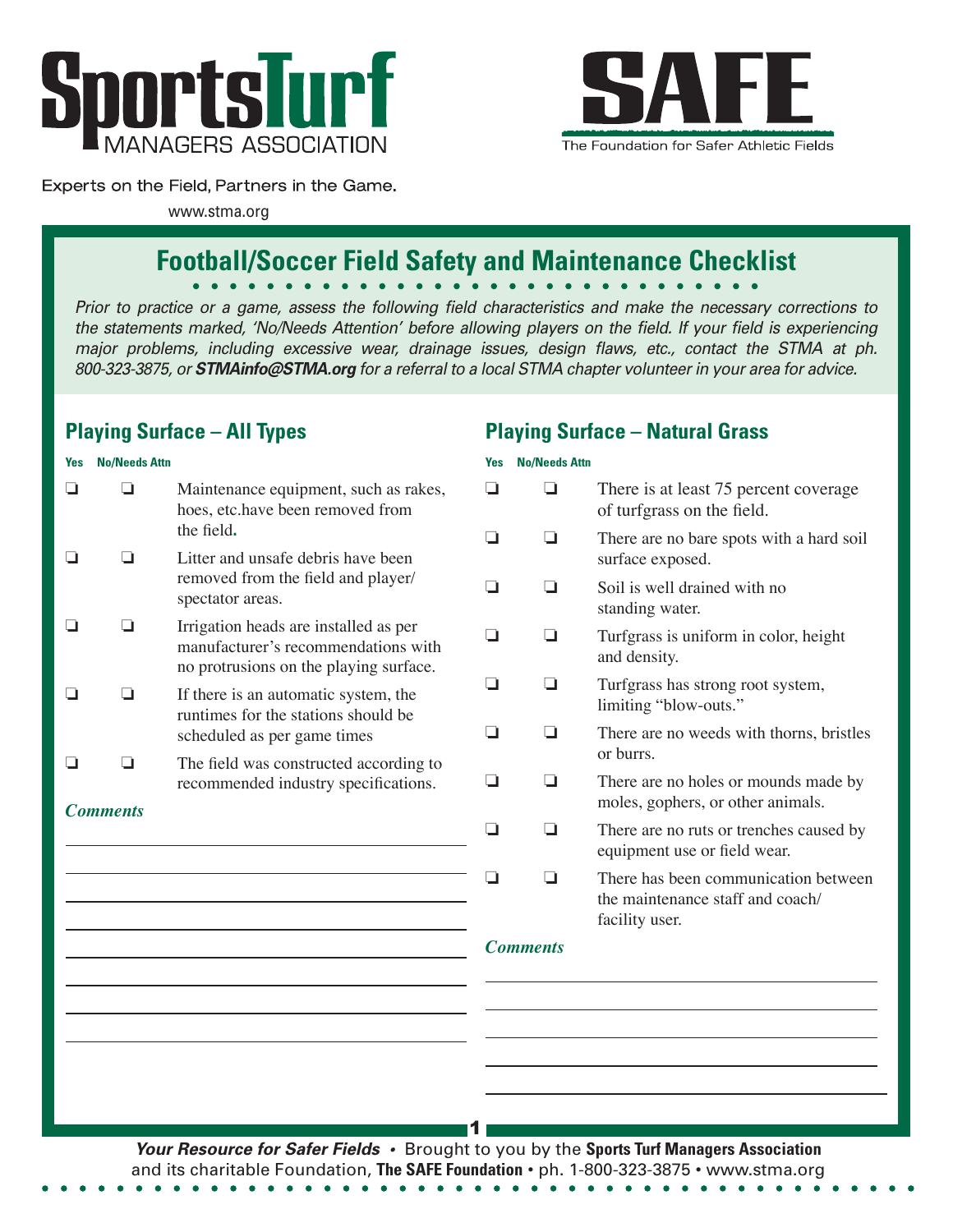# **Football/Soccer Field Safety and Maintenance Checklist**

# **Playing Surface – Synthetic Turf**

#### **Yes No/Needs Attn**

|                 |  | There are no worn areas on the<br>synthetic material.              |
|-----------------|--|--------------------------------------------------------------------|
|                 |  | There are no rips or tears on the<br>synthetic material.           |
|                 |  | Seams are secure.                                                  |
|                 |  | The synthetic material is not buckling<br>or bulging.              |
|                 |  | Synthetic fibers are standing upright.                             |
|                 |  | There is adequate infill material that is<br>evenly spread.        |
|                 |  | Water is readily available for washing<br>away undesirable fluids. |
|                 |  | The footwear that is being worn by<br>players is acceptable.       |
| <b>Comments</b> |  |                                                                    |

## **Goals and Goal Post**

#### **Yes No/Needs Attn**

|                           |  | Goal posts are straight and securely anchored.                                        |
|---------------------------|--|---------------------------------------------------------------------------------------|
|                           |  | Goals posts are adequately padded.                                                    |
|                           |  | Concrete for goal posts is below the surface.                                         |
|                           |  | There are not sharp edges, protrusions or<br>fractures on the goal.                   |
|                           |  | Goals are anchored securely.                                                          |
|                           |  | All bolts, screws, and connections for the<br>goal are intact and securely tightened. |
| $\mathbf{a}$ $\mathbf{a}$ |  |                                                                                       |

#### *Comments:*

# **Out-of-Bounds/Transition Areas**

# **Field Markings**

| Yes | <b>No/Needs Attn</b> |                                                                   |
|-----|----------------------|-------------------------------------------------------------------|
|     |                      | If multi-use field, lines are distinguishable<br>between sports.  |
|     | ப                    | Lines are bright.                                                 |
|     |                      | Lines are correctly marked per the<br>appropriate governing body. |

## **Yes No/Needs Attn**

|           | There is a minimum of 25 ft. around<br>the field for players to run safely<br>out-of-bounds. |
|-----------|----------------------------------------------------------------------------------------------|
|           | There is a minimum of 50 ft. between<br>fields (if multi-field complex).                     |
|           | All catch basins are adequately covered.                                                     |
|           | The transition area to the track is easily<br>identifiable and level.                        |
| Comments: |                                                                                              |

#### *Comments:*

**Your Resource for Safer Fields •** Brought to you by the **Sports Turf Managers Association**  and its charitable Foundation, **The SAFE Foundation** • ph. 1-800-323-3875 • www.stma.org